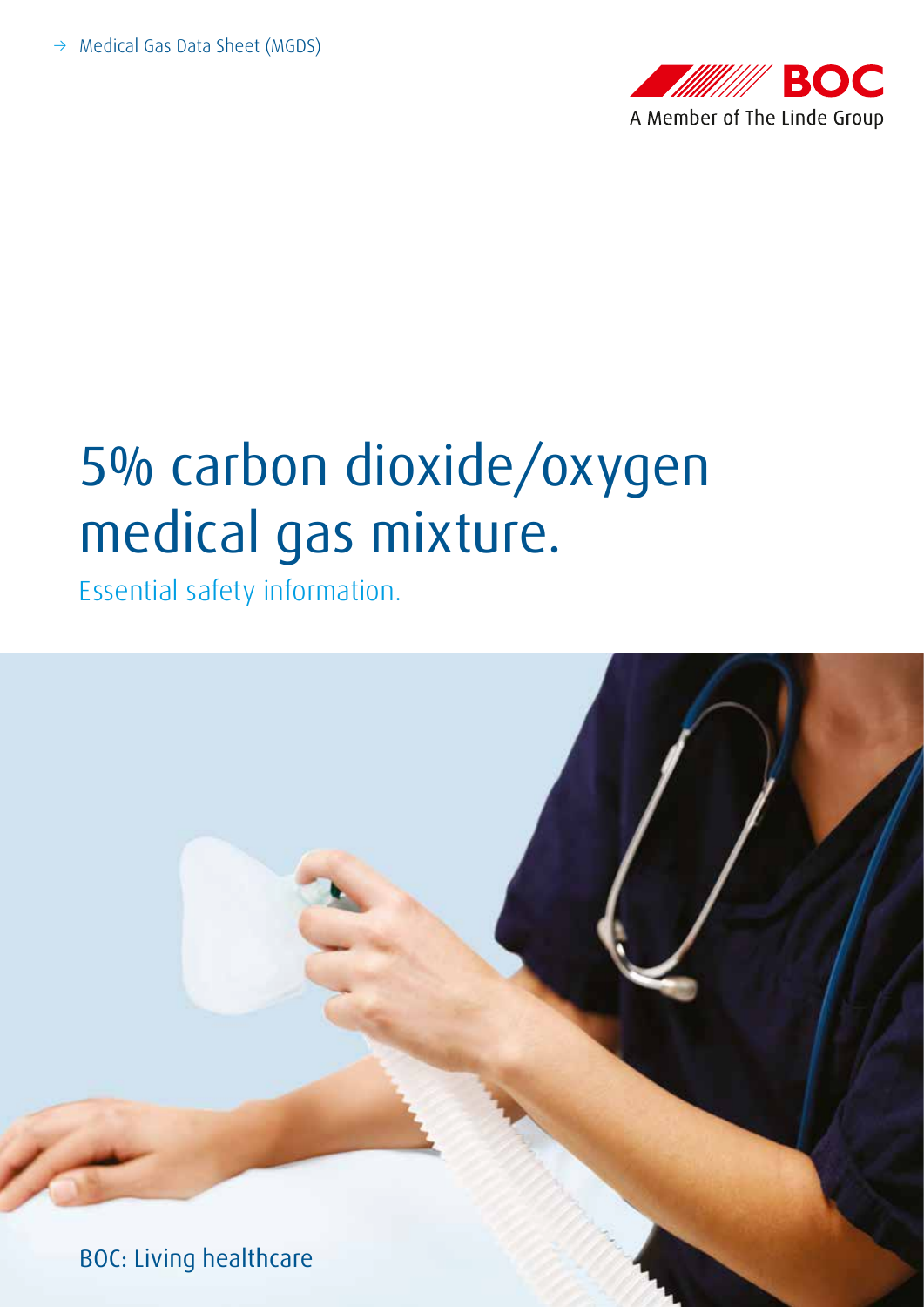## 5% carbon dioxide/oxygen medical gas mixture SPC

1. Name of the medicinal product 2. Qualitative and quantitative composition 3. Pharmaceutical form 4. Clinical particulars 4.1 Therapeutic indications 4.2 Posology and method of administration 4.3 Contraindications 4.4 Special warnings and precautions for use 5% carbon dioxide/oxygen medical gas mixture 5% carbon dioxide/oxygen medical gas mixture is a medicinal gas mixture of carbon dioxide and oxygen. The mixture specification is as follows: carbon dioxide 5.0% +/-0.5% oxygen balance. The medical oxygen specification complies with the current European Pharmacopoeia monograph (0417) and the carbon dioxide specification complies with the European Pharmacopoeia monograph (0375). Medicinal gas, compressed. 5% carbon dioxide/oxygen medical gas mixture is used to stimulate respiration after a period of apnoea and in the management of chronic respiratory obstruction after the obstruction has been removed. 5% carbon dioxide/oxygen medical gas mixture is administered by inhalation through the lungs usually for a fixed period. There are no contraindications for the use of 5% carbon dioxide/oxygen medical gas mixture in any age group. The duration and circumstances of the exposure to 5% carbon dioxide/oxygen medical gas mixture is always at the discretion of the attendant physician who makes the decision in the light of the particular circumstances. Administration of 5% carbon dioxide/oxygen medical gas mixture to patients with chronic respiratory disease or drug induced respiratory depression is potentially dangerous. It should not be given to acidotic patients. Where the patient has been exposed to agents which are toxic to the lungs, such as Paraquat, the use of gases containing more than 21% oxygen should be avoided. 5% carbon dioxide/oxygen medical gas mixture is non flammable but strongly supports combustion and should not be used near sources of ignition. Smoking should be prohibited when using 5% carbon dioxide / oxygen medical gas mixture. Under no circumstances should oils or grease be used to lubricate any part of the 5% carbon dioxide/oxygen medical gas mixture cylinder or the associated equipment used to deliver the gas to the patient. Where moisturising creams are required for use with a facemask or in nasal passages, oil based creams should not be used. Check that hands are clean and free from any oils or grease. Where alcohol gels are used to control microbiological cross-contamination ensure that all alcohol has evaporated before handling 5% carbon dioxide /oxygen medical gas mixture cylinders or equipment.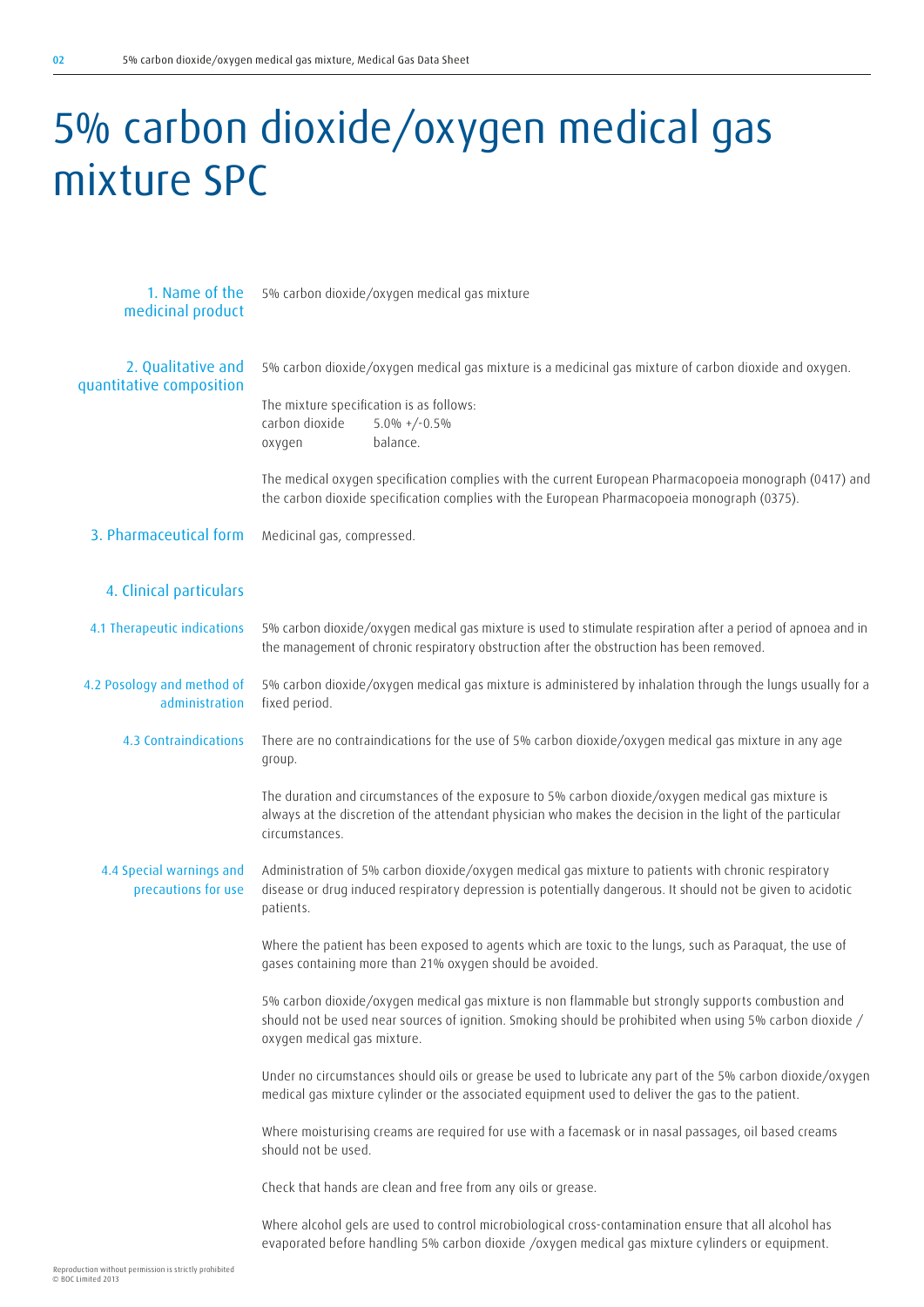| 4.5 Interaction with other<br>medicinal products and other<br>forms of interaction | 5% carbon dioxide/oxygen medical gas mixture will interact with anaesthetic agents when the<br>concentration is raised and gives rise to cardiac dysrhythmias. The threshold for dysrhythmias varies with<br>different drugs.                                                                                                 |
|------------------------------------------------------------------------------------|-------------------------------------------------------------------------------------------------------------------------------------------------------------------------------------------------------------------------------------------------------------------------------------------------------------------------------|
|                                                                                    | By altering pH, the use of 5% carbon dioxide/oxygen medical gas mixture influences the uptake and<br>distribution by many drugs, including neuromuscular blocking agents and hypotensive agents.                                                                                                                              |
|                                                                                    | 5% carbon dioxide/oxygen medical gas mixture will interact with adrenergic substances such as adrenaline.<br>They should not be used together                                                                                                                                                                                 |
|                                                                                    | The use of higher levels of oxygen can increase the risk of pulmonary toxicity in patients who have been<br>administered Bleomycin, Amiodarone and Nitrofurantoin or similar antibiotics. In these cases medical<br>oxygen/carbon dioxide mixtures should be administered with caution and at levels kept as low as possible. |
| 4.6 Pregnancy and lactation                                                        | 5% carbon dioxide/oxygen medical gas mixture is not contraindicated in pregnancy and is unlikely to<br>influence lactation.                                                                                                                                                                                                   |
| 4.7 Effects on ability to drive and<br>use machines                                | The inhalation of 5% carbon dioxide/oxygen medical gas mixture should be directly supervised by a clinician<br>so that the question of driving or controlling machinery should not arise.                                                                                                                                     |
| 4.8 Undesirable effects                                                            | The use of 5% carbon dioxide/oxygen medical gas mixture may produce sweating, nausea and headache in<br>a small number of patients.                                                                                                                                                                                           |
| 4.9 Overdose                                                                       | No overdose effects are seen with 5% carbon dioxide/oxygen medical gas mixture.                                                                                                                                                                                                                                               |
| 5. Pharmacological<br>properties                                                   |                                                                                                                                                                                                                                                                                                                               |
| 5.1 Pharmacodynamic properties                                                     | Pharmacotherapeutic Group - medical gas.                                                                                                                                                                                                                                                                                      |
|                                                                                    | ATC code: V03AN02, V03AN01.                                                                                                                                                                                                                                                                                                   |
|                                                                                    | Carbon dioxide - The characteristics of carbon dioxide are:                                                                                                                                                                                                                                                                   |
|                                                                                    | · odourless, colourless gas<br>molecular weight 44                                                                                                                                                                                                                                                                            |
|                                                                                    | sublimation point -78.5°C (at 1bar(g))<br>density 1.872kg/m3 (at 15°C).                                                                                                                                                                                                                                                       |
|                                                                                    | The effect of inhaling carbon dioxide, or of its accumulation in the body through ventilation defects, varies<br>with the tension achieved in the blood, the duration and condition of the exposure and the susceptibility of<br>the individual concerned.                                                                    |
|                                                                                    | Oxygen - The characteristics of oxygen are:                                                                                                                                                                                                                                                                                   |
|                                                                                    | · odourless, colourless gas<br>· molecular weight 32                                                                                                                                                                                                                                                                          |
|                                                                                    | boiling point -183.1 $\degree$ C (at 1bar(g))<br>• density 1.355kg/m3 (at 15 $^{\circ}$ C).                                                                                                                                                                                                                                   |
|                                                                                    | Oxygen is present in the atmosphere at 21% and is an absolute necessity for life.                                                                                                                                                                                                                                             |
|                                                                                    | If a normal conscious patient inhales 5% carbon dioxide/oxygen medical gas mixture, the rate and depth<br>of breathing rise and the minute volume increases. The skin becomes warm and pink and there may be<br>sweating and a sense of discomfort.                                                                           |
|                                                                                    | Dizziness may develop and some patients may become unconscious.                                                                                                                                                                                                                                                               |
|                                                                                    | However, when the subject returns to breathing in air, an "off-effect" is commonly seen with malaise, pallor,<br>headache and occasional nausea and vomiting, probably due to metabolic effect induced by inhaling a                                                                                                          |

volatile acid.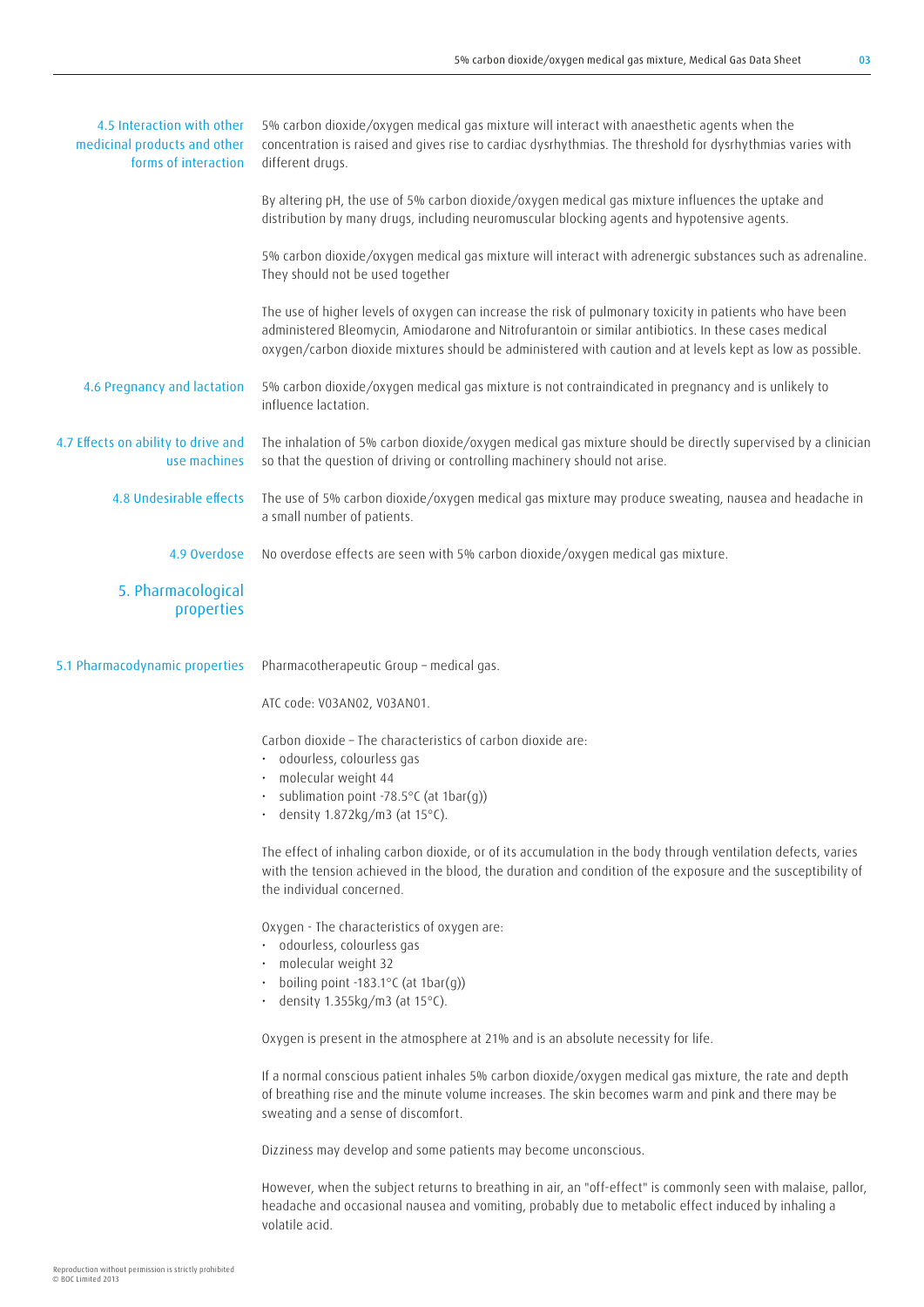| 5.2 Pharmacokinetic properties<br>When 5% carbon dioxide/oxygen medical gas mixture is inhaled, absorption from the lungs into the blood<br>is rapid and a new equilibrium between the concentration in alveolar air and that in the blood is soon<br>established. The gas is carried partly in solution in the plasma, but mostly either as bicarbonate or as<br>carbamino compound.                                                                                                                                                                                                        |                      |                                                                        |                                     |                                                                                                                                                                                                                                                                                                                                                                                                                                                                                                                                                                                                                                                                                                                                                                                                                                                                                                                                                                                                                                                                                                                                                                                                                                                                                                                                                                                                                                                                                                                                                                                                                                                                         |  |
|----------------------------------------------------------------------------------------------------------------------------------------------------------------------------------------------------------------------------------------------------------------------------------------------------------------------------------------------------------------------------------------------------------------------------------------------------------------------------------------------------------------------------------------------------------------------------------------------|----------------------|------------------------------------------------------------------------|-------------------------------------|-------------------------------------------------------------------------------------------------------------------------------------------------------------------------------------------------------------------------------------------------------------------------------------------------------------------------------------------------------------------------------------------------------------------------------------------------------------------------------------------------------------------------------------------------------------------------------------------------------------------------------------------------------------------------------------------------------------------------------------------------------------------------------------------------------------------------------------------------------------------------------------------------------------------------------------------------------------------------------------------------------------------------------------------------------------------------------------------------------------------------------------------------------------------------------------------------------------------------------------------------------------------------------------------------------------------------------------------------------------------------------------------------------------------------------------------------------------------------------------------------------------------------------------------------------------------------------------------------------------------------------------------------------------------------|--|
|                                                                                                                                                                                                                                                                                                                                                                                                                                                                                                                                                                                              |                      |                                                                        |                                     |                                                                                                                                                                                                                                                                                                                                                                                                                                                                                                                                                                                                                                                                                                                                                                                                                                                                                                                                                                                                                                                                                                                                                                                                                                                                                                                                                                                                                                                                                                                                                                                                                                                                         |  |
|                                                                                                                                                                                                                                                                                                                                                                                                                                                                                                                                                                                              |                      |                                                                        |                                     |                                                                                                                                                                                                                                                                                                                                                                                                                                                                                                                                                                                                                                                                                                                                                                                                                                                                                                                                                                                                                                                                                                                                                                                                                                                                                                                                                                                                                                                                                                                                                                                                                                                                         |  |
|                                                                                                                                                                                                                                                                                                                                                                                                                                                                                                                                                                                              |                      |                                                                        |                                     |                                                                                                                                                                                                                                                                                                                                                                                                                                                                                                                                                                                                                                                                                                                                                                                                                                                                                                                                                                                                                                                                                                                                                                                                                                                                                                                                                                                                                                                                                                                                                                                                                                                                         |  |
| None.                                                                                                                                                                                                                                                                                                                                                                                                                                                                                                                                                                                        |                      |                                                                        |                                     |                                                                                                                                                                                                                                                                                                                                                                                                                                                                                                                                                                                                                                                                                                                                                                                                                                                                                                                                                                                                                                                                                                                                                                                                                                                                                                                                                                                                                                                                                                                                                                                                                                                                         |  |
|                                                                                                                                                                                                                                                                                                                                                                                                                                                                                                                                                                                              |                      |                                                                        |                                     |                                                                                                                                                                                                                                                                                                                                                                                                                                                                                                                                                                                                                                                                                                                                                                                                                                                                                                                                                                                                                                                                                                                                                                                                                                                                                                                                                                                                                                                                                                                                                                                                                                                                         |  |
|                                                                                                                                                                                                                                                                                                                                                                                                                                                                                                                                                                                              |                      |                                                                        |                                     |                                                                                                                                                                                                                                                                                                                                                                                                                                                                                                                                                                                                                                                                                                                                                                                                                                                                                                                                                                                                                                                                                                                                                                                                                                                                                                                                                                                                                                                                                                                                                                                                                                                                         |  |
|                                                                                                                                                                                                                                                                                                                                                                                                                                                                                                                                                                                              |                      |                                                                        |                                     |                                                                                                                                                                                                                                                                                                                                                                                                                                                                                                                                                                                                                                                                                                                                                                                                                                                                                                                                                                                                                                                                                                                                                                                                                                                                                                                                                                                                                                                                                                                                                                                                                                                                         |  |
|                                                                                                                                                                                                                                                                                                                                                                                                                                                                                                                                                                                              |                      |                                                                        |                                     |                                                                                                                                                                                                                                                                                                                                                                                                                                                                                                                                                                                                                                                                                                                                                                                                                                                                                                                                                                                                                                                                                                                                                                                                                                                                                                                                                                                                                                                                                                                                                                                                                                                                         |  |
| <b>6.4 Special precautions</b><br>5% carbon dioxide/oxygen medical gas mixture cylinders should be:<br>· stored under cover, preferably inside, kept dry and clean, and not subjected to extremes of heat or cold<br>for storage<br>and away from stocks of combustible material<br>· stored separately from industrial and other non-medical cylinders<br>stored to maintain separation between full and empty cylinders<br>· used in strict rotation so that cylinders with the earliest filling date are used first<br>· stored separately from other medical cylinders within the store. |                      |                                                                        |                                     |                                                                                                                                                                                                                                                                                                                                                                                                                                                                                                                                                                                                                                                                                                                                                                                                                                                                                                                                                                                                                                                                                                                                                                                                                                                                                                                                                                                                                                                                                                                                                                                                                                                                         |  |
| Warning notices prohibiting smoking and naked lights must be posted clearly in the cylinder storage area<br>and the emergency services should be advised of the location of the cylinder store.                                                                                                                                                                                                                                                                                                                                                                                              |                      |                                                                        |                                     |                                                                                                                                                                                                                                                                                                                                                                                                                                                                                                                                                                                                                                                                                                                                                                                                                                                                                                                                                                                                                                                                                                                                                                                                                                                                                                                                                                                                                                                                                                                                                                                                                                                                         |  |
|                                                                                                                                                                                                                                                                                                                                                                                                                                                                                                                                                                                              |                      |                                                                        |                                     |                                                                                                                                                                                                                                                                                                                                                                                                                                                                                                                                                                                                                                                                                                                                                                                                                                                                                                                                                                                                                                                                                                                                                                                                                                                                                                                                                                                                                                                                                                                                                                                                                                                                         |  |
|                                                                                                                                                                                                                                                                                                                                                                                                                                                                                                                                                                                              |                      |                                                                        |                                     |                                                                                                                                                                                                                                                                                                                                                                                                                                                                                                                                                                                                                                                                                                                                                                                                                                                                                                                                                                                                                                                                                                                                                                                                                                                                                                                                                                                                                                                                                                                                                                                                                                                                         |  |
|                                                                                                                                                                                                                                                                                                                                                                                                                                                                                                                                                                                              |                      |                                                                        |                                     |                                                                                                                                                                                                                                                                                                                                                                                                                                                                                                                                                                                                                                                                                                                                                                                                                                                                                                                                                                                                                                                                                                                                                                                                                                                                                                                                                                                                                                                                                                                                                                                                                                                                         |  |
| Size                                                                                                                                                                                                                                                                                                                                                                                                                                                                                                                                                                                         | Gas content (litres) | Cylinder construction                                                  | Valve outlet                        | Valve construction                                                                                                                                                                                                                                                                                                                                                                                                                                                                                                                                                                                                                                                                                                                                                                                                                                                                                                                                                                                                                                                                                                                                                                                                                                                                                                                                                                                                                                                                                                                                                                                                                                                      |  |
| F                                                                                                                                                                                                                                                                                                                                                                                                                                                                                                                                                                                            | 1,360                | Steel                                                                  | BS 341 No.3<br>Top outlet MPR valve | Brass                                                                                                                                                                                                                                                                                                                                                                                                                                                                                                                                                                                                                                                                                                                                                                                                                                                                                                                                                                                                                                                                                                                                                                                                                                                                                                                                                                                                                                                                                                                                                                                                                                                                   |  |
| AV                                                                                                                                                                                                                                                                                                                                                                                                                                                                                                                                                                                           | 1,500                | Aluminium                                                              | BS 341 No.4                         | Brass                                                                                                                                                                                                                                                                                                                                                                                                                                                                                                                                                                                                                                                                                                                                                                                                                                                                                                                                                                                                                                                                                                                                                                                                                                                                                                                                                                                                                                                                                                                                                                                                                                                                   |  |
| G                                                                                                                                                                                                                                                                                                                                                                                                                                                                                                                                                                                            | 3,400                | Steel                                                                  | BS 341 No.3                         | Brass                                                                                                                                                                                                                                                                                                                                                                                                                                                                                                                                                                                                                                                                                                                                                                                                                                                                                                                                                                                                                                                                                                                                                                                                                                                                                                                                                                                                                                                                                                                                                                                                                                                                   |  |
|                                                                                                                                                                                                                                                                                                                                                                                                                                                                                                                                                                                              | 6,800                | Steel                                                                  | BS 341 No.3                         | $\overline{\text{Brass}}$                                                                                                                                                                                                                                                                                                                                                                                                                                                                                                                                                                                                                                                                                                                                                                                                                                                                                                                                                                                                                                                                                                                                                                                                                                                                                                                                                                                                                                                                                                                                                                                                                                               |  |
| AK                                                                                                                                                                                                                                                                                                                                                                                                                                                                                                                                                                                           | 6,000                | Aluminium                                                              | BS 341 No.4                         | <b>Brass</b>                                                                                                                                                                                                                                                                                                                                                                                                                                                                                                                                                                                                                                                                                                                                                                                                                                                                                                                                                                                                                                                                                                                                                                                                                                                                                                                                                                                                                                                                                                                                                                                                                                                            |  |
|                                                                                                                                                                                                                                                                                                                                                                                                                                                                                                                                                                                              |                      | None stated.<br>normally bum in air.<br>36 months.<br>Cylinder details |                                     | The relative quantities in solution and as bicarbonate regulate the reaction of the blood and buffer any<br>change in pH produced by stronger organic acids. The blood concentration of carbon dioxide is set at a<br>higher level and the excretion of the gas is adjusted to maintain the new equilibrium by increasing output.<br>The constituent gases of 5% carbon dioxide/oxygen medical gas mixture are chemically inactive and will not<br>normally react with other compounds at normal temperatures.<br>However the compressed medical oxygen component of 5% carbon dioxide/oxygen medical gas mixture<br>strongly supports combustion and will cause substances to burn, including some materials that will not<br>It is highly dangerous in the presence of oils, greases, tarry substances and many plastics due to the risk of<br>spontaneous combustion in the presence of compressed medical oxygen in relatively high concentrations.<br>Care is needed when handling and using 5% carbon dioxide/oxygen medical gas mixture cylinders.<br>5% carbon dioxide/oxygen medical gas mixture is supplied in high pressure gas cylinders filled to 137bar(g).<br>Conventional high pressure cylinder valves with top/ side outlets that conform to BS 341 (5/8" BSP F), are<br>fitted to all 5% carbon dioxide/oxygen medical gas mixture cylinders. These cylinders are designed to be<br>used with a pressure regulator. A summary of 5% carbon dioxide/oxygen medical gas mixture cylinders,<br>their size and construction and type of valve fitted are detailed below:<br>Valve details<br>Side outlet<br>Top outlet MPR valve<br>Top outlet MPR valve |  |

The cylinder valves are constructed from high tensile brass with a steel spindle fitted with a nylon 6.6 insert.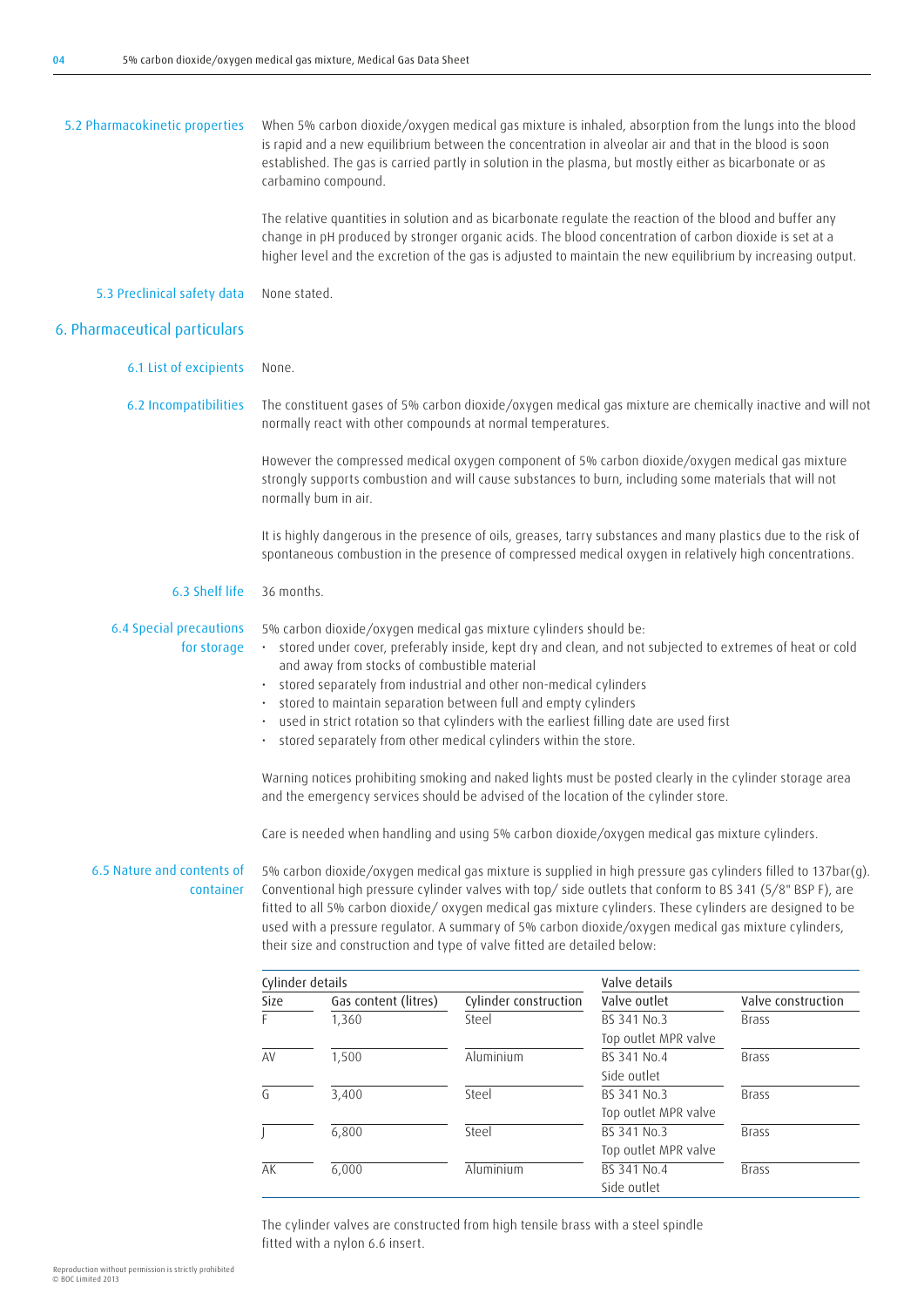| 6.6 Special precautions for<br>disposal and other handling        | All personnel handling 5% carbon dioxide/oxygen medical gas mixture cylinders<br>should have adequate knowledge:<br>• properties of the gas<br>· correct operating procedures for the cylinder<br>precautions and actions to be taken in the event of an emergency.                                                                                                                                                                                                                                                                                                                                                                                                                                                                                                                                                                         |
|-------------------------------------------------------------------|---------------------------------------------------------------------------------------------------------------------------------------------------------------------------------------------------------------------------------------------------------------------------------------------------------------------------------------------------------------------------------------------------------------------------------------------------------------------------------------------------------------------------------------------------------------------------------------------------------------------------------------------------------------------------------------------------------------------------------------------------------------------------------------------------------------------------------------------|
| Preparation for use                                               | To prepare the cylinder for use:<br>· remove the tamper evident seal and the valve outlet protection cap. Ensure cap, where fitted, is retained<br>so that it can be refitted after use<br>do not remove and discard any batch labels fitted to the cylinder<br>ensure that an appropriate regulator is selected for connection to the cylinder<br>ensure the connecting face on the regulator is clean and the sealing washer fitted is in good condition<br>ensure that the cylinder valves and any associated equipment is not lubricated and kept free from oil and grease<br>connect the regulator, using moderate force only and connect the tubing to the regulator/flowmeter<br>outlet. Only the appropriate regulator should be used for the particular gas concerned<br>• open the cylinder valve slowly and check for any leaks. |
| Leaks                                                             | Having connected the regulator or manifold yoke to the cylinder, check the connections for leaks using the<br>following procedure:<br>· should leaks occur this will usually be evident by a hissing noise<br>should a leak occur between the valve outlet and the regulator or manifold yoke, depressurise and<br>remove the fitting and fit an approved sealing washer. Reconnect the fitting to the valve with moderate<br>force only, fitting a replacement regulator or manifold tailpipe as required<br>sealing or jointing compounds must never be used to cure a leak<br>· if leak persists, label cylinder and return to BOC.                                                                                                                                                                                                      |
| Use of cylinders                                                  | When 5% carbon dioxide/oxygen medical gas mixture cylinders are in use ensure that they are:<br>• only used for medicinal purposes<br>turned off, when not in use, using only moderate force to close the valve<br>only moved with the appropriate size and type of trolley or handling device<br>handled with care and not knocked violently or allowed to fall<br>firmly secured to a suitable cylinder support when in use<br>not allowed to have any markings, labels or batch labels obscured or removed<br>· not used in the vicinity of persons smoking or near naked lights.                                                                                                                                                                                                                                                        |
| After use                                                         | When the 5% carbon dioxide/oxygen medical gas mixture cylinders are empty ensure that the:<br>· cylinder valves are closed using moderate force only and the pressure in the regulator or tailpipe<br>released<br>valve outlet cap, where fitted, is replaced<br>empty cylinders are immediately returned to an empty cylinder storage area for return to BOC.                                                                                                                                                                                                                                                                                                                                                                                                                                                                              |
| 7. Marketing authorisation<br>holder                              | BOC Ltd, The Priestley Centre, 10 Priestley Road, The Surrey Research Park, Guildford                                                                                                                                                                                                                                                                                                                                                                                                                                                                                                                                                                                                                                                                                                                                                       |
| 8. Marketing authorisation<br>number(s)                           | PL 00735/5010R.                                                                                                                                                                                                                                                                                                                                                                                                                                                                                                                                                                                                                                                                                                                                                                                                                             |
| 9. Date of first<br>authorisation/renewal<br>of the authorisation | Date first granted: 1 September 1972<br>Date of renewal: 2 November 2005                                                                                                                                                                                                                                                                                                                                                                                                                                                                                                                                                                                                                                                                                                                                                                    |
| 10. Date of revision of the text                                  | 23 April 2013                                                                                                                                                                                                                                                                                                                                                                                                                                                                                                                                                                                                                                                                                                                                                                                                                               |
| 11. Dosimetry (if applicable)                                     | Not applicable.                                                                                                                                                                                                                                                                                                                                                                                                                                                                                                                                                                                                                                                                                                                                                                                                                             |
| 12. Instructions for<br>preparation of<br>radiopharmaceuticals    | Not applicable.                                                                                                                                                                                                                                                                                                                                                                                                                                                                                                                                                                                                                                                                                                                                                                                                                             |

(if applicable)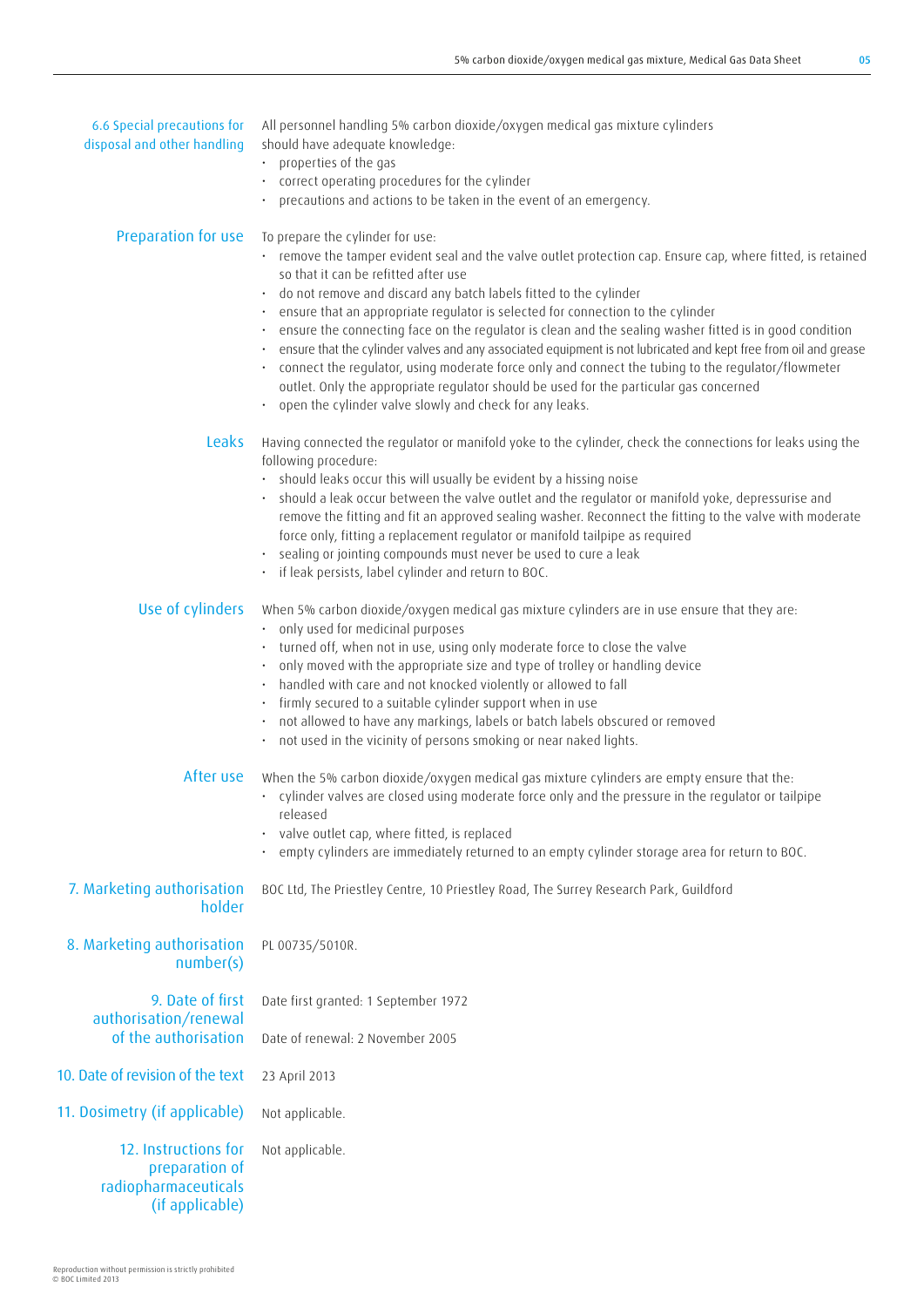## Additional Safety Information

1. Contact information BOC telephone number to be used in the event of an emergency UK 0800 111 333

Danger.

#### 2. Hazards Classification labelling and packaging regulations



## May cause or intensify fire; oxidiser (H270). Contains gas under pressure; may explode if heated (H280). Keep/Store away from clothing, hydrocarbons and combustible materials (P220). Keep reduction valves free from grease and oil (P244). In case of fire: stop leak if safe to do so (P370 + P376). Protect from sunlight: store in a well-ventilated place P410 + P403).

### Dangerous Preparations Directive



Contact with combustible material may cause fire (R8).

Keep out of the reach of children (S2). Keep away from combustible material (S17).

### Label statements

- No smoking or naked flames near medical gas mixture cylinders
- Use no oil or grease
- Keep away from extremes of heat and combustible material
- Store cylinders under cover in a clean, dry and well ventilated area

5% carbon dioxide/oxygen medical gas mixture is supplied as a compressed gas in a high pressure cylinder. Cylinders may explode if subjected to extremely high temperatures (if involved in a fire).

5% carbon dioxide/oxygen medical gas mixture is a non-flammable gas but is a very strong oxidant. It will strongly support and intensify combustion.

It may react violently with combustible materials such as oils and grease.

The UK exposure limit for carbon dioxide (as defined in EH40/2005) specifies:

- the Long Term Exposure Limit (LTEL) (Time Weighted Average (TWA) over 8 hours) is 5000ppm
- the Short Term Exposure Limit (STEL) (measured over a 15 minute period) is 15000pm.

3. Fire fighting measures If 5% carbon dioxide/oxygen medical gas mixture cylinders are involved in a fire:

- if it is safe to move the cylinders,
- close cylinder valve to stop the flow of product
- move cylinders away from source of heat
- if it is not safe to move the cylinders,
	- cool with water from a protected position.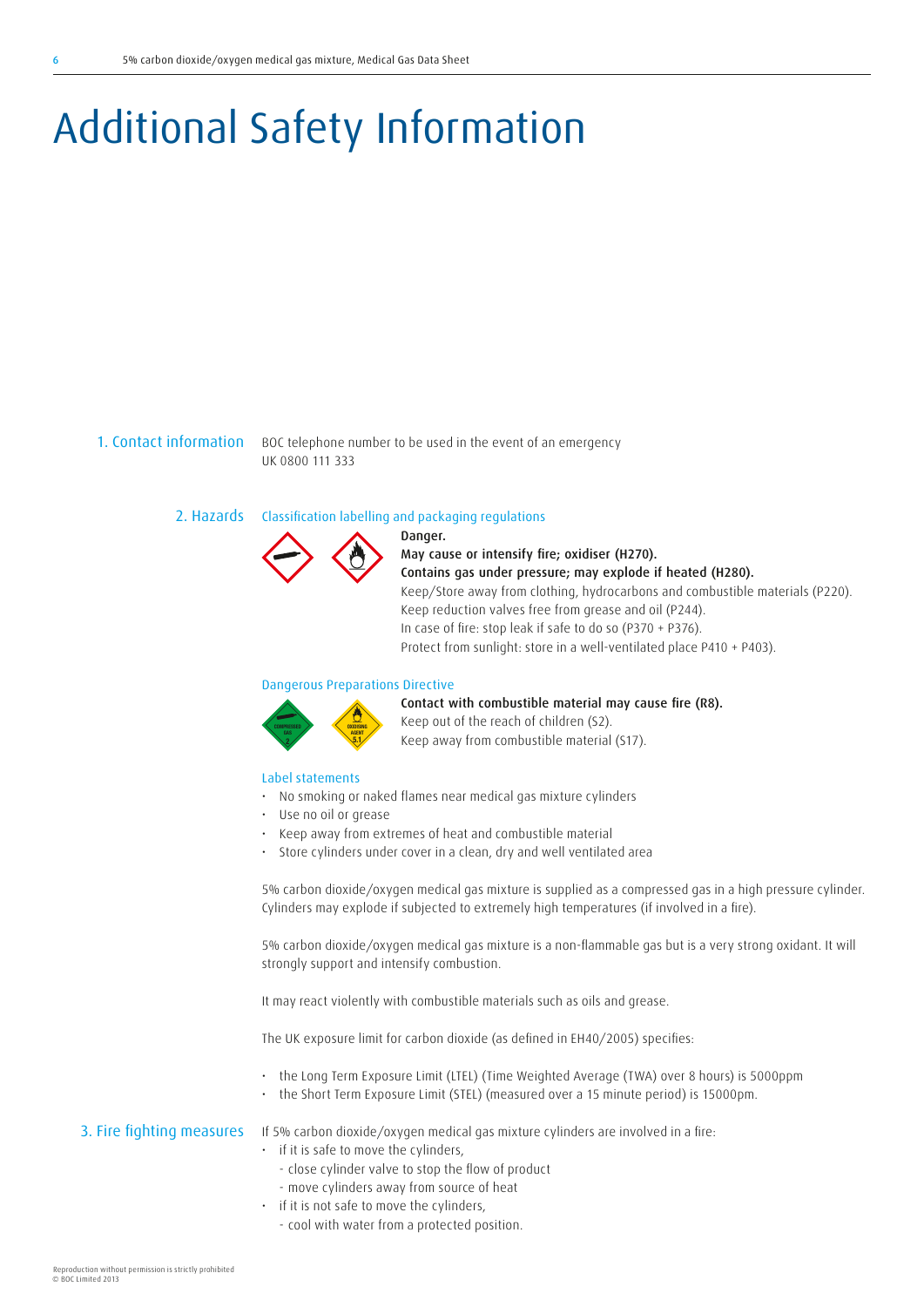|                                   | All types of fire extinquishers may be used when dealing with a fire involving 5% carbon dioxide/oxygen<br>medical gas mixture cylinders.                                                                                                                                                                                                                       |
|-----------------------------------|-----------------------------------------------------------------------------------------------------------------------------------------------------------------------------------------------------------------------------------------------------------------------------------------------------------------------------------------------------------------|
|                                   | Fire fighters should use self-contained breathing apparatus when dealing with a fire involving 5% carbon<br>dioxide/oxygen medical gas mixture cylinders within a confined space.                                                                                                                                                                               |
|                                   | If clothing becomes impregnated with this mixture (due to a leak), keep away from sources of ignition or<br>open flames. Clothing impregnated with this mixture should be ventilated in fresh air for a minimum of 15<br>minutes.                                                                                                                               |
|                                   | There are no hazardous combustion products released from the gas.                                                                                                                                                                                                                                                                                               |
| 4. Accidental release<br>measures | If a large volume of 5% carbon dioxide/oxygen medical gas mixture is released, if it is safe to do so, you<br>should:<br>· close the cylinder valve<br>• where possible, eliminate all sources of ignition                                                                                                                                                      |
|                                   | If release continues, evacuate the area and ensure that the affected area is adequately ventilated before                                                                                                                                                                                                                                                       |
|                                   | re-entry.<br>Self-contained breathing apparatus is not required to be used if this mixture is released in a confined area.<br>If clothing becomes impregnated with this mixture (due to a leak), keep away from sources of ignition or<br>open flames. Clothing impregnated with this mixture should be ventilated in fresh air for a minimum of 15<br>minutes. |
| 5. Exposure controls              | When using 5% carbon dioxide/oxygen medical gas mixture cylinders ensure adequate ventilation.                                                                                                                                                                                                                                                                  |
| 6. Disposal considerations        | It is recommended that 5% carbon dioxide/oxygen medical gas mixture cylinders should not be vented after<br>use - they should be returned to BOC with any residual gas where they will be vented before refilling in a<br>safe environment.                                                                                                                     |
|                                   | If, for safety reasons, a cylinder is required to be vented after use, the gas should be vented to atmosphere<br>in a well ventilated area.                                                                                                                                                                                                                     |
|                                   | Contact BOC if further guidance on venting cylinders is required.                                                                                                                                                                                                                                                                                               |
| 7. Transport of cylinders         | When 5% carbon dioxide/oxygen medical gas mixture cylinders are required to be transported, ensure that<br>the cylinders are:<br>located in a compartment separated from the driver<br>adequately restrained<br>not leaking and have their valves closed.                                                                                                       |
|                                   | The vehicle must be adequately ventilated. Ensure the driver is aware of the potential hazards of the load<br>and knows what to do in the event of an accident or an emergency.                                                                                                                                                                                 |
|                                   | It is advisable to provide the driver with written instructions that detail the actions to be taken in the event<br>of an accident or emergency.                                                                                                                                                                                                                |
|                                   | Cylinders should be removed from the vehicle as soon as possible.                                                                                                                                                                                                                                                                                               |
|                                   |                                                                                                                                                                                                                                                                                                                                                                 |
| 8. Transport information          |                                                                                                                                                                                                                                                                                                                                                                 |

| UN number                      | UN3156                                                     |
|--------------------------------|------------------------------------------------------------|
| Proper shipping name:          | Compressed gas, oxidizing, N.O.S. (oxygen, carbon dioxide) |
| Material:                      | Class <sub>2</sub>                                         |
| Labels                         | 2.2, 5.1                                                   |
| Hazard identification number   | 25                                                         |
| <b>Emergency Action Code</b>   | 2ς                                                         |
| <b>Tunnel Restriction Code</b> |                                                            |
| Transport category             |                                                            |